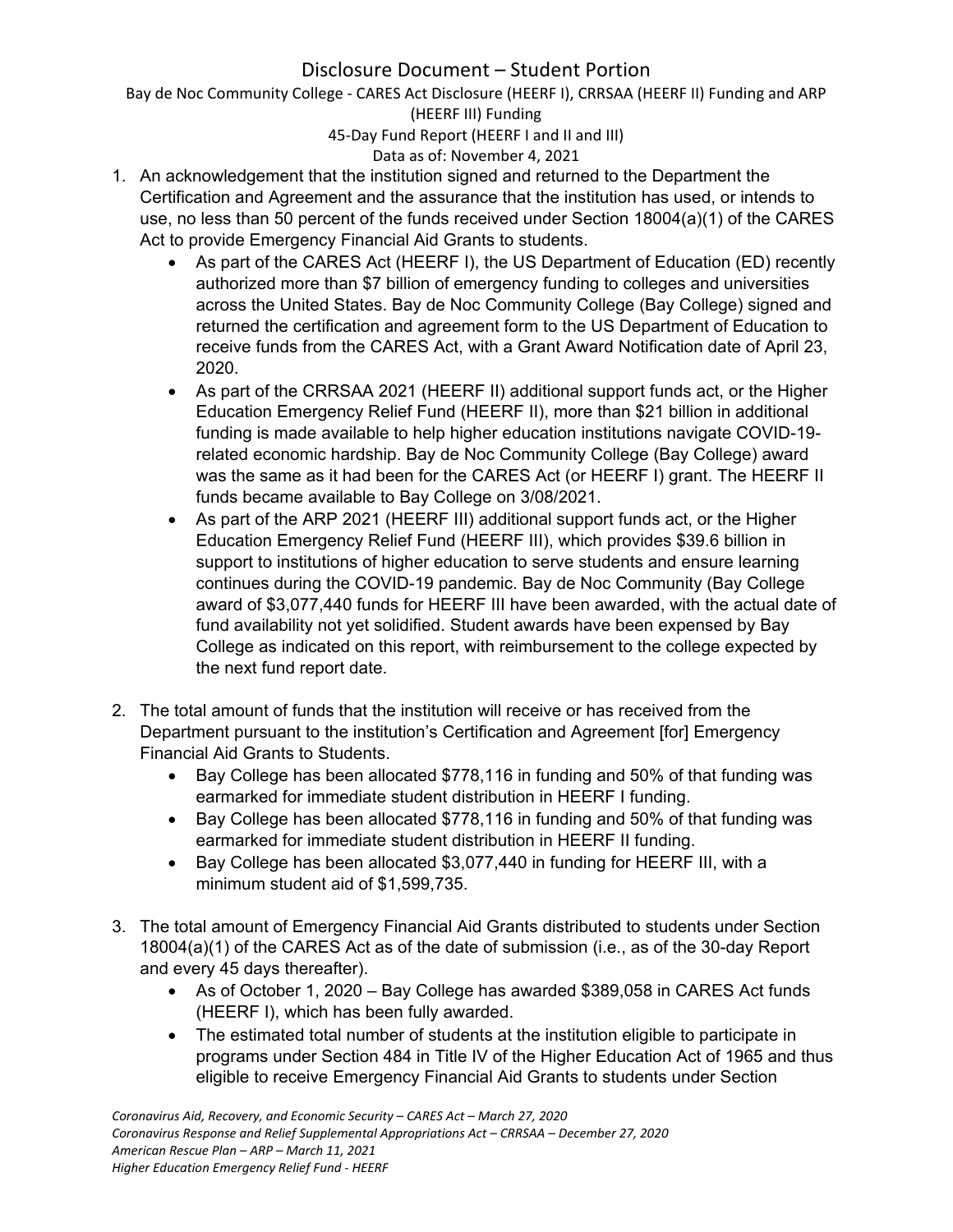Bay de Noc Community College ‐ CARES Act Disclosure (HEERF I), CRRSAA (HEERF II) Funding and ARP (HEERF III) Funding

45‐Day Fund Report (HEERF I and II and III)

#### Data as of: November 4, 2021

18004(a)(1) of the CARES Act. During our assessment of student eligibility, we determined that 838 currently enrolled Bay College students met the criteria set by ED. The following metrics were used to determine student eligibility: currently enrolled students that meet Title IV aid eligibility.

- As of November 4, 2021 Bay College has awarded \$389,058 in CRRSAA Act funds (HEERF II).
- As of November 4, 2021 Bay College has awarded \$717,562 in ARP Act funds (HEERF III).
- 4. The total number of students who have received an Emergency Financial Aid Grant to students under Section 18004(a)(1) of the CARES Act.
	- As of the final reporting date, October 1, 2020, 488 students have been awarded funds through the CARES Act funding (HEERF I).
	- As of this reporting date, September 24, 2021, 717 students have been awarded funds through the CRRSAA Act funding (HEERF II).
	- As of this reporting date, September 24, 2021, 1302 students have been awarded funds through the ARP Act funding (HEERF III).
- 5. Different methodology was used for the distribution of monies provided through the various grant cycles:
	- CARES Act (HEERF I):
		- i. The method(s) used by the institution to determine which students receive Emergency Financial Aid Grants and how much they would receive under Section 18004(a)(1) of the CARES (HEERF I) Act.
		- ii. Bay College set a limit of \$1,000 for CARES award per student.
		- iii. Students submit application indicating their expenses for technology, internet access, course materials, living expenses, childcare, housing, and other expense, along with being asked to explain how their family support may have been reduced and any financial impact to the student's Bay College enrollment.
		- iv. College financial aid office reviews applications continuously and verifies eligibility. Once determined eligible, awards are determined based on application submissions with total award determined based on expenses submitted up to the limit of \$1,000.
	- CRRSAA (HEERF II):
		- i. Students who are Federal Pell Grant eligible in the winter 2021 semester were prioritized by automatically awarding a HEERF II/CRRSAA grant. Students with a zero EFC were awarded \$550 and all other Federal Pell Grant eligible students were awarded \$500.
		- ii. After these initial awards were given, an application was opened to all other enrolled students with a FAFSA form on file.
		- iii. Students can only receive one award within the winter semester.
	- ARP (HEERF III):
		- i. For the Summer 2021 semester, HEERF III awards were based off a block grant.
			- 1. Students with a zero EFC received \$350
			- 2. Students with a Pell Eligible EFC (1-5711) received \$300
			- 3. Students with and EFC above Pell eligibility received \$250

*Coronavirus Aid, Recovery, and Economic Security – CARES Act – March 27, 2020 Coronavirus Response and Relief Supplemental Appropriations Act – CRRSAA – December 27, 2020 American Rescue Plan – ARP – March 11, 2021 Higher Education Emergency Relief Fund ‐ HEERF*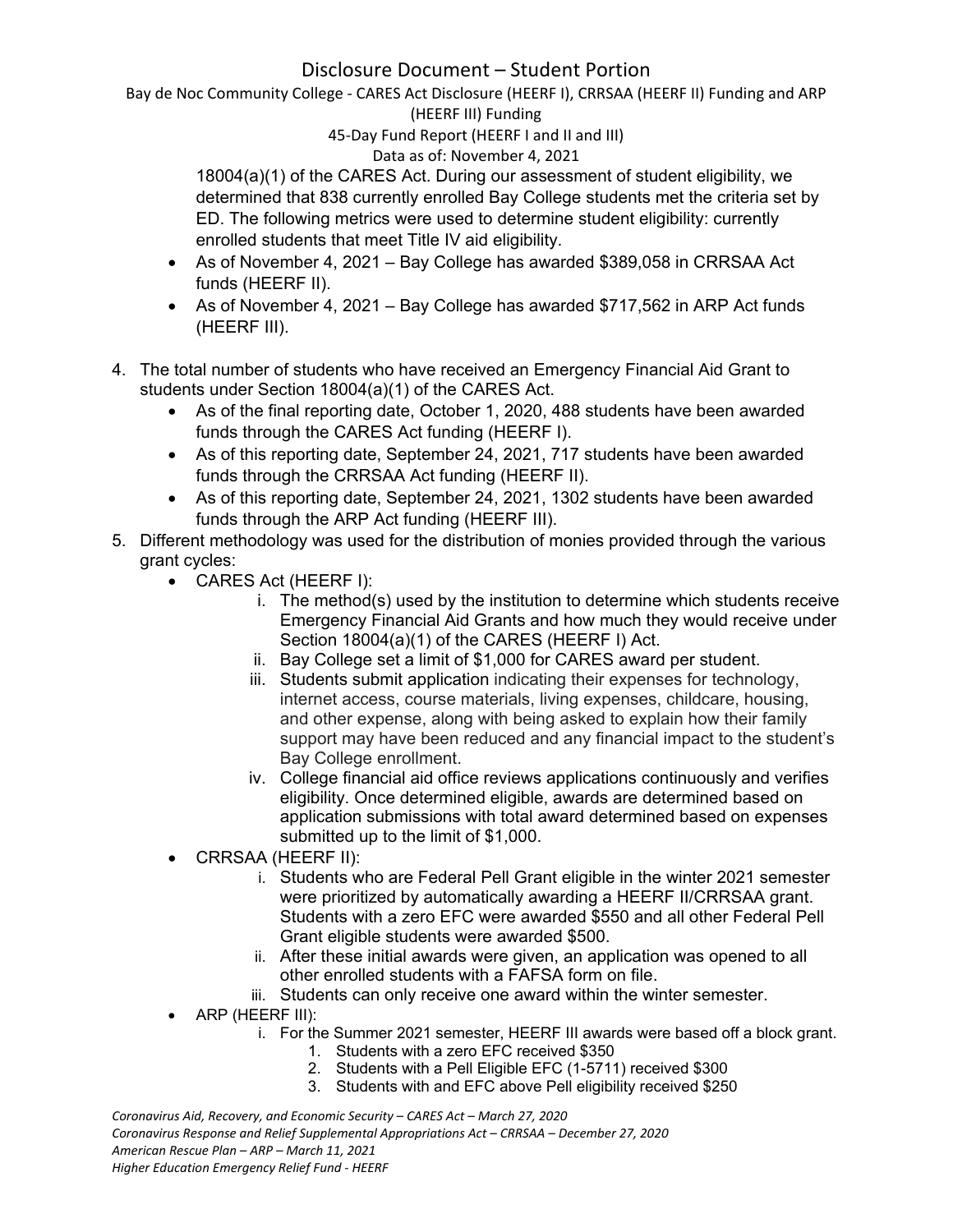Bay de Noc Community College ‐ CARES Act Disclosure (HEERF I), CRRSAA (HEERF II) Funding and ARP

(HEERF III) Funding

45‐Day Fund Report (HEERF I and II and III)

Data as of: November 4, 2021

- ii. For the fall 2021 semester, an application approach has been implemented to award student funds, with three award amounts determined by student data, with awards in the amount in the amount of \$510, \$610 and \$710 based as determined by the financial aid rules implemented for awarding of these funds.
- 6. Any instructions, directions, or guidance provided by the institution to students concerning the Emergency Financial Aid Grants.
	- Institution provided press release for all students and community that was published on the website and in the local media.

### *Bay College to Receive Funds from CARES Act*

 *Bay College has been awarded, through the Congress approved CARES (Coronavirus Aid, Relief and Economic Security) Act, \$778,116 in relief funds to assist with costs linked to the significant impact due to the Coronavirus Pandemic.*

*One half of that amount (\$389,058) will provide emergency financial aid grants directly to Bay College students for authorized expenses related to the disruption of campus operations due to coronavirus. Students must meet qualification guidelines including have filed a Free Application for Federal Student Aid (FAFSA) and have eligibility for federal student aid.* 

*Qualified current students who have been adversely impacted due to the COVID-19 pandemic can apply for emergency financial aid grants with the college. Such expenses could include food, housing, course materials, technology, health care, and child care. Students who qualify will be receiving a Bay College email communication about applying for these grant funds, and monies will be distributed on a first come, first serve basis. "Our mission is to help as many students as possible continue their studies with confidence and tools for success." quoted Travis Blume, VP of Student Services.*

*Students can complete the CARES Emergency Grant Form at https://mybay.baycollege.edu/ICS/Current\_Students/ and can contact the Financial Aid office by phone at 906-217-4020 or Email financialaid@baycollege.edu with any additional questions.*

*The remaining half of the relief funds are designated for institutional reimbursement of costs associated with significant changes to the delivery of instruction, which include transitioning from face-to-face classes to all online classes, due to the coronavirus. The funds will become available to Bay College on a reimbursement of costs basis and the expenses must be incurred before Bay College can receive the funds and disbursed within one year.* 

*Bay College has been a leader in online education and is committed to moving forward serving students online summer semesters and presumably on campus and online in the Fall. Online Summer 1 classes begin May 18, Summer 2 starts June 29, and Fall 2020 classes start August 31. New students start by applying online at www.baycollege.edu/apply.*